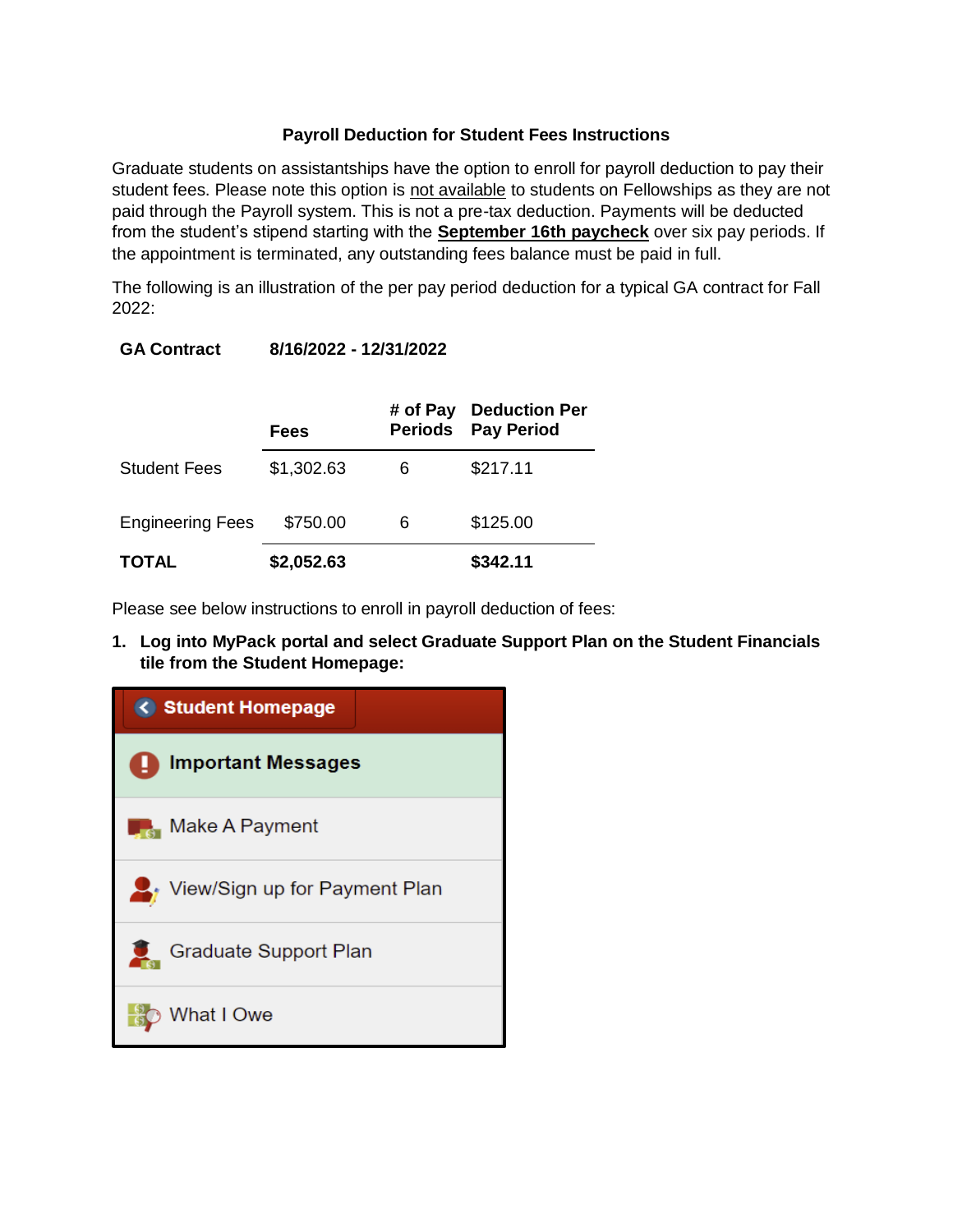**2. Select Payroll Deduction Authorization**:



**3. Select Full Time for full time enrollment or Part Time and your planned enrollment hours for part time enrollment. The fees displayed are for Spring 2022 for illustrative purposes. The Fall 2022 fees will be displayed in MyPack portal:**

## **Full Time**

- ▼ Payroll Deduction Authorization
- ▼ Important Messages

Submit this form to enroll in payroll deductions for fee payments.

Payroll deduction may be used to pay full or part time fees, including the engineering fee, if applicable. Your deduction amount will be updated to match your actual hours after census if necessary. Only students on Assistantships may use payroll deduction. Students on Fellowships must make other arrangements to pay their fees, including our monthly payment plan. Please contact your department if you are unsure if you qualify.

Payroll Deduction Authorizations can be submitted and updated until Census. After that point, no new requests will be accepted. The next semester enrollment will open when we bill for the semester. Payroll deduction is not available for summer terms.

 $0.000 - 07$ 

|   | lerm 2022 Fall lerm               |         |            |
|---|-----------------------------------|---------|------------|
|   | Academic Load<br>Full Time $\sim$ |         |            |
|   | Description                       | Amount  | Include    |
|   | Ed and Tech Fee                   | 219.64  | <b>Yes</b> |
| 2 | Fees                              | 1052.99 | <b>Yes</b> |
| 3 | Campus Security Fee               | 30.00   | <b>Yes</b> |
|   | Total 1302.63                     |         |            |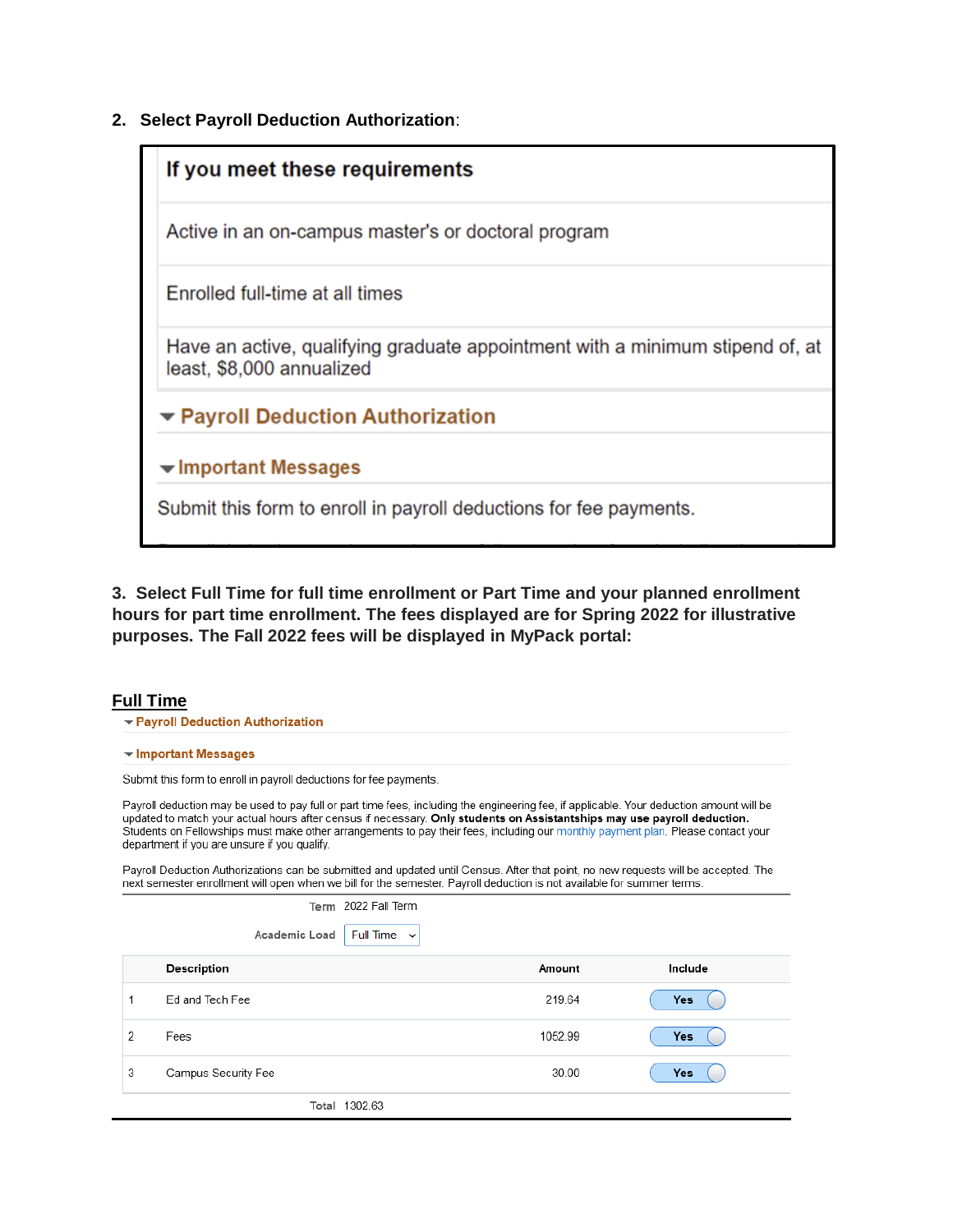### **Part Time**

▼ Payroll Deduction Authorization

#### $\blacktriangleright$  Important Messages

Submit this form to enroll in payroll deductions for fee payments.

Payroll deduction may be used to pay full or part time fees, including the engineering fee, if applicable. Your deduction amount will be updated to match your actual hours after census if necessary. Only students on Assistantships may use payroll deduction. Students on Fellowships must make other arrangements to pay their fees, including our monthly payment plan. Please contact your department if you are unsure if you qualify.

Payroll Deduction Authorizations can be submitted and updated until Census. After that point, no new requests will be accepted. The next semester enrollment will open when we bill for the semester. Payroll deduction is not available for summer terms.

|   |                           | Term 2022 Fall Term |            |
|---|---------------------------|---------------------|------------|
|   | Academic Load             | Part Time $\sim$    |            |
|   | <b>Planned Enrollment</b> | $3 \times$          |            |
|   | Description               | Amount              | Include    |
| 1 | Ed and Tech Fee           | 73.20               | <b>Yes</b> |
| 2 | Fees                      | 351.00              | <b>Yes</b> |
| 3 | Campus Security Fee       | 9.99                | <b>Yes</b> |
|   |                           | Total 434.19        |            |

**\*\*note that if you change your hours, your deduction amount will not automatically update - please contact [studentaccounts@ncsu.edu](mailto:student_accounts@ncsu.edu) so that the Cashier's Office can update your deduction amount. You will not be able to update it with self service.**

**4. Once you click the green Submit button, the following screen will be displayed indicating the successful enrollment in the payroll deduction option:**

| Your Payroll Deduction Authorization has been approved. |
|---------------------------------------------------------|
| OK                                                      |